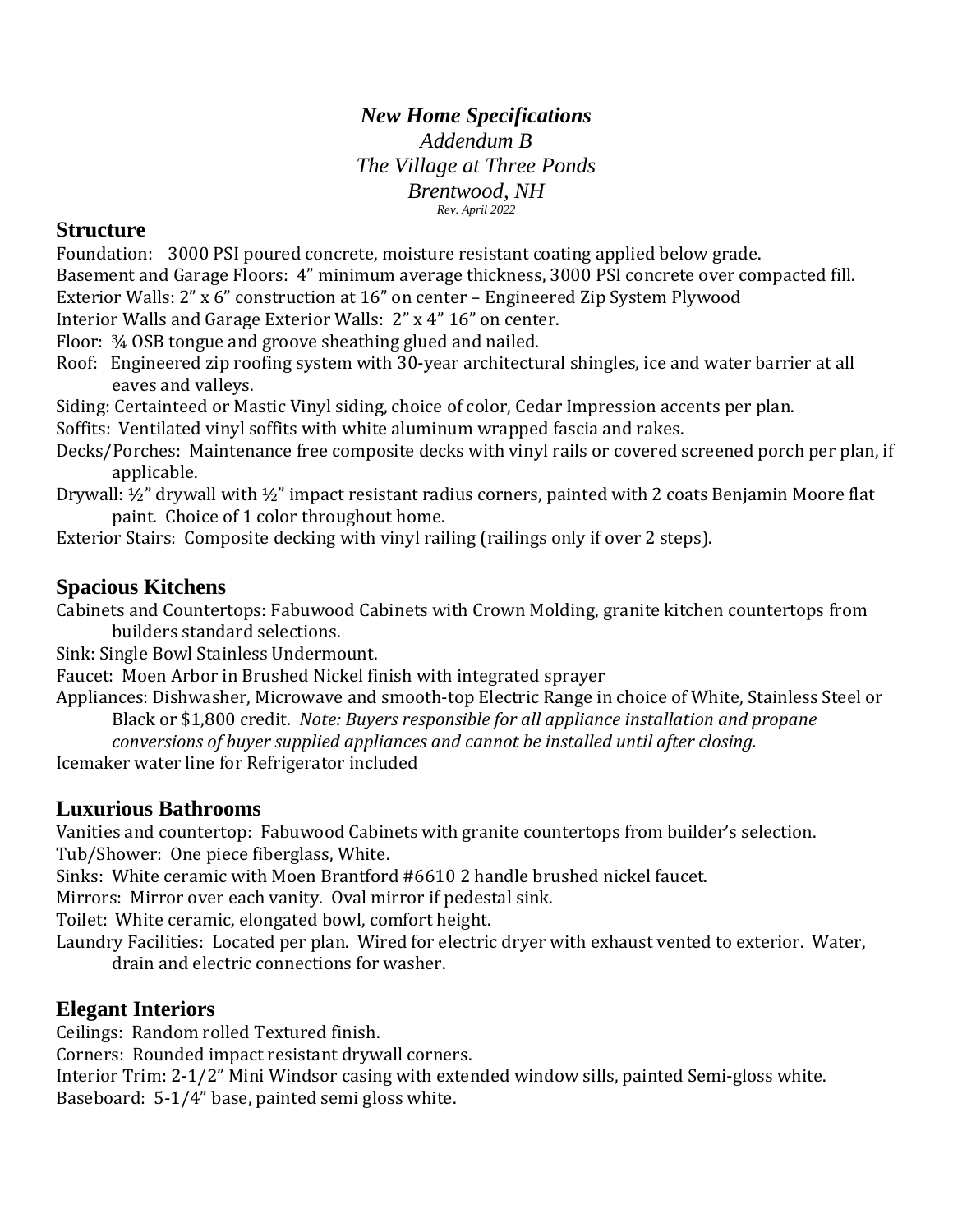Stairways: Oak handrail with a light stain finish. Colonial balusters, painted semi-gloss white, carpeted treads.

Closets: White vinyl coated wire shelf in all closets. 4 shelves in linen closets.

Interior Doors: 2 panel, hollow core smooth doors, painted 2 coats semi-gloss white with brushed nickel hardware

## **Insulation**

Attic: R-49 insulation with proper vent at eaves Exterior walls: R-21 Fiberglass batts Basement ceiling: R-30 Fiberglass batts

## **Windows and Doors**

Windows: Energy efficient vinyl, Low E, tilt-in/take-out sashes with grilles and full insect screens. Window casing profile determined by the builder for consistency throughout the neighborhood, regardless of what is shown on plan.

Exterior doors: Insulated steel, painted your choice of color.

Garage doors: Raised panel steel. Chain-drive garage door opener.

Bulkhead: Factory primed steel.

Walk-out Basement (if applicable): 9-lite insulated door painted white and one double hung window in place of two standard basement windows.

## **Plumbing & Heating**

Plumbing: 50 gallon Propane hot water heater or upgrade to an On-demand HWH for \$500 2 Exterior frost proof faucets located by builder.

Heat: Forced warm air 95+ high efficiency propane furnace with 13 Seer Central Air

included. One heating zone included.

High Performance Air cleaner

#### **Fire Protection**

Fire sprinkler protection in each unit

## **Electrical**

Lighting: Light Fixtures by builder or credit. Service: 200 amp electrical service. Exterior: 2 Weather resistant GFI outlets located by builder. Telephone: Choice of 3 locations, cat 5 wiring. Cable: Choice of 3 locations, RG6 cabling Outlets: Per electrical building code. Smoke detectors: One on each level and one in every bedroom, hard wired with battery backup, one carbon monoxide detector on each sleeping level and a heat detector in the garage.

Exterior lights: Wired at each door, except bulkhead.

5 recessed lights in kitchen, builder to locate.

Ventilation: Fan/light combination in all bathrooms.

Wire and Switch for Fan/Light Fixture in Living Room and Master Bedroom (fixture to be provided by Buyer) or overhead Light Fixture by Builder (if fan not provided)